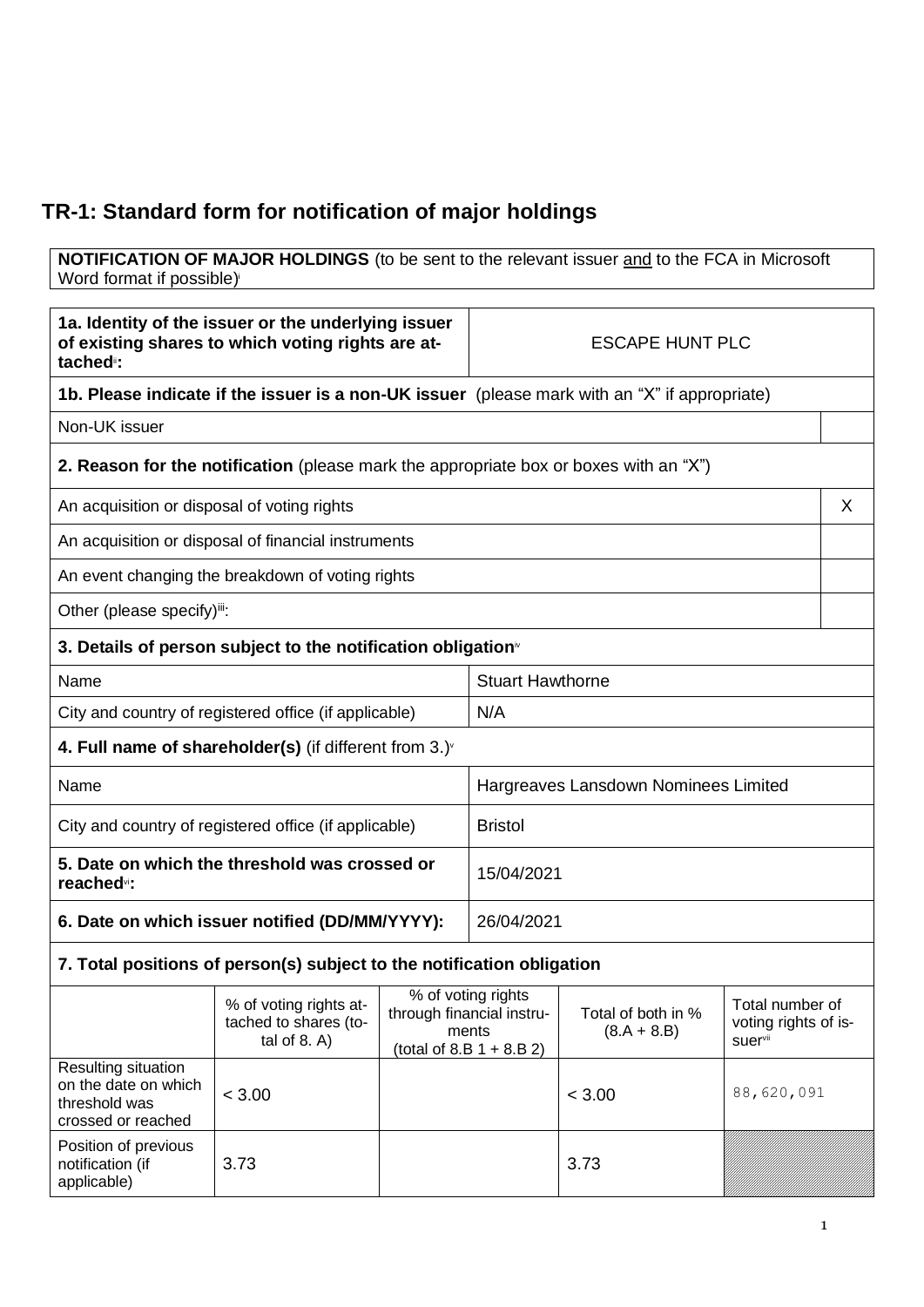## **8. Notified details of the resulting situation on the date on which the threshold was crossed or reached**viii

## **A: Voting rights attached to shares**

| Class/type of<br>shares | Number of voting rights <sup>ix</sup>                         |                                                                | % of voting rights                                            |                                                                       |  |
|-------------------------|---------------------------------------------------------------|----------------------------------------------------------------|---------------------------------------------------------------|-----------------------------------------------------------------------|--|
| ISIN code (if possible) | <b>Direct</b><br>(Art 9 of Directive<br>2004/109/EC) (DTR5.1) | Indirect<br>(Art 10 of Directive<br>2004/109/EC)<br>(DTR5.2.1) | <b>Direct</b><br>(Art 9 of Directive<br>2004/109/EC) (DTR5.1) | <b>Indirect</b><br>(Art 10 of Directive<br>2004/109/EC)<br>(DTR5.2.1) |  |
| GB00BDB79J29            | 2,200,000                                                     |                                                                | < 3.00                                                        |                                                                       |  |
|                         |                                                               |                                                                |                                                               |                                                                       |  |
|                         |                                                               |                                                                |                                                               |                                                                       |  |
| <b>SUBTOTAL 8. A</b>    | 2,200,000                                                     |                                                                | < 3.00                                                        |                                                                       |  |

| B 1: Financial Instruments according to Art. 13(1)(a) of Directive 2004/109/EC (DTR5.3.1.1 (a)) |                                        |                                         |                                                                                                        |                    |
|-------------------------------------------------------------------------------------------------|----------------------------------------|-----------------------------------------|--------------------------------------------------------------------------------------------------------|--------------------|
| Type of financial in-<br>strument                                                               | <b>Expiration</b><br>date <sup>x</sup> | Exercise/<br><b>Conversion Periodxi</b> | <b>Number of voting rights</b><br>that may be acquired if<br>the instrument is<br>exercised/converted. | % of voting rights |
|                                                                                                 |                                        |                                         |                                                                                                        |                    |
|                                                                                                 |                                        |                                         |                                                                                                        |                    |
|                                                                                                 |                                        |                                         |                                                                                                        |                    |
|                                                                                                 |                                        | <b>SUBTOTAL 8. B 1</b>                  |                                                                                                        |                    |

| 2004/109/EC (DTR5.3.1.1 (b))           |                                      | B 2: Financial Instruments with similar economic effect according to Art. 13(1)(b) of Directive |                                                     |                            |                    |
|----------------------------------------|--------------------------------------|-------------------------------------------------------------------------------------------------|-----------------------------------------------------|----------------------------|--------------------|
| <b>Type of financial</b><br>instrument | <b>Expiration</b><br>$date^{\times}$ | Exercise/<br><b>Conversion Pe-</b><br>riod xi                                                   | <b>Physical or</b><br>cash<br><b>settlement</b> xii | Number of<br>voting rights | % of voting rights |
|                                        |                                      |                                                                                                 |                                                     |                            |                    |
|                                        |                                      |                                                                                                 |                                                     |                            |                    |
|                                        |                                      |                                                                                                 |                                                     |                            |                    |
|                                        |                                      |                                                                                                 | <b>SUBTOTAL</b><br>8.B.2                            |                            |                    |